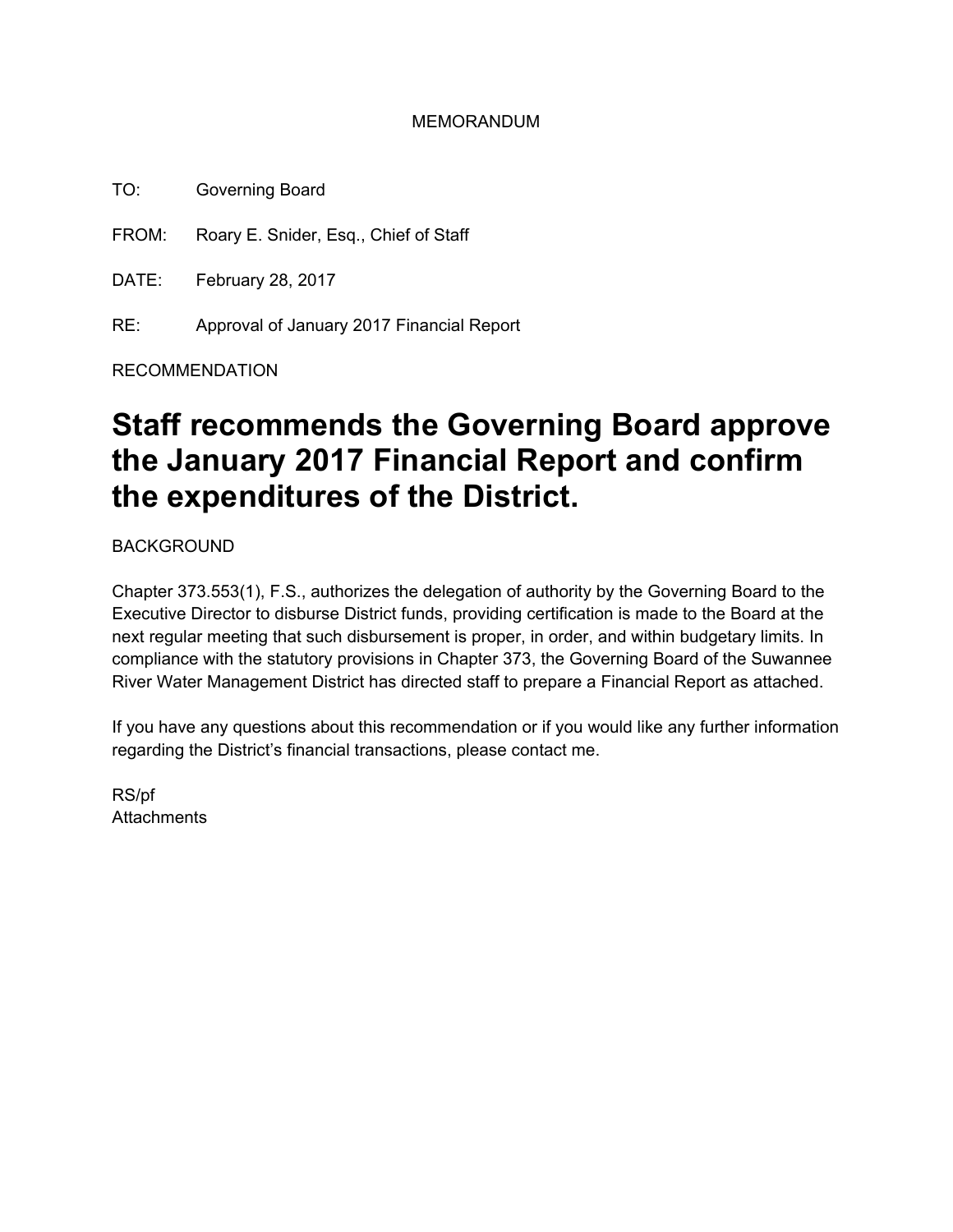| <b>Suwannee River Water Management District</b><br><b>Cash Report</b><br>January 2017                                |             |       |                 |  |  |  |  |
|----------------------------------------------------------------------------------------------------------------------|-------------|-------|-----------------|--|--|--|--|
| <b>Monthly</b><br><b>Closing</b><br><b>Interest</b><br><b>ACCOUNT</b><br>Rate %<br><b>Interest</b><br><b>Balance</b> |             |       |                 |  |  |  |  |
| <b>Bank of America Permit Fee</b>                                                                                    |             |       | \$379,848.36    |  |  |  |  |
| <b>First Federal Permit Fee</b>                                                                                      | \$9.90      | 0.30% | \$37,663.44     |  |  |  |  |
| First Federal (Depository & Accounts Payable)                                                                        | \$874.74    | 0.72% | \$1,393,087.05  |  |  |  |  |
| <b>SPIA</b>                                                                                                          | \$31,726.27 | 0.75% | \$49,867,915.67 |  |  |  |  |
| <b>TOTAL</b>                                                                                                         | \$32,610.91 |       | \$51,678,514.52 |  |  |  |  |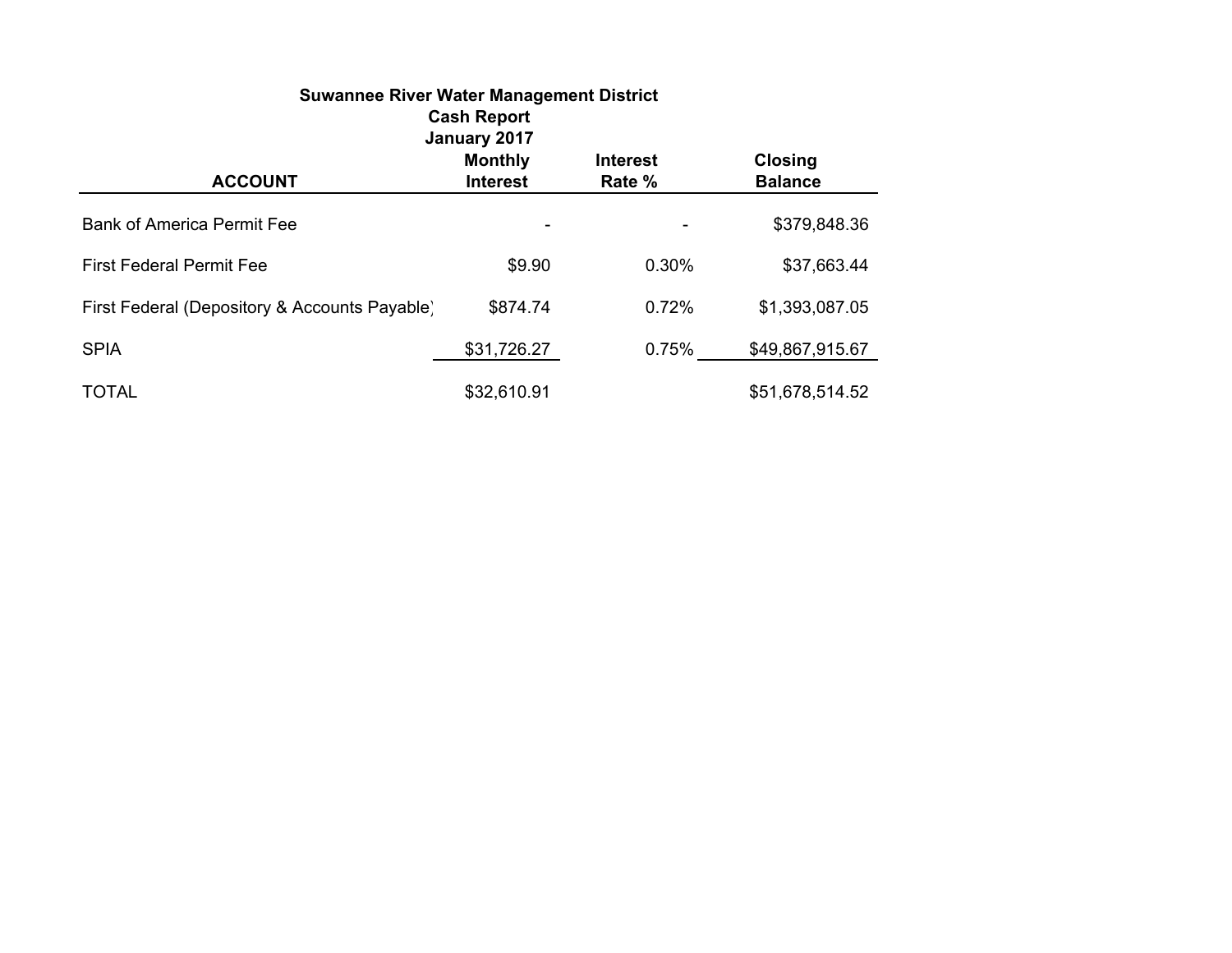#### **Suwannee River Water Management District Statement of Sources and Uses of Funds For the Month ending January 31, 2017 (Unaudited)**

|                            |                  | <b>Actuals</b> |   | <b>Variance</b> |                     |
|----------------------------|------------------|----------------|---|-----------------|---------------------|
|                            | <b>Current</b>   | <b>Through</b> |   | (Under)/Over    | <b>Actuals As A</b> |
|                            | <b>Budget</b>    | 1/31/2017      |   | <b>Budget</b>   | % of Budget         |
| <b>Sources</b>             |                  |                |   |                 |                     |
| Ad Valorem Property Taxes  | $$5,727,117$ \$  | 4.471.916      | S | (1,255,201)     | 78%                 |
| Intergovernmental Revenues | \$41,814,726 \$  | 6,315,020      |   | (35,499,706)    | 15%                 |
| Interest on Invested Funds | $$244.137$ \$    | 196.727        |   | (47, 410)       | 81%                 |
| License and Permit Fees    | $$120,000$ \$    | 59,926         |   | (60,074)        | 50%                 |
| Other                      | \$988,488 \$     | 781.669        |   | (206, 819)      | 79%                 |
| <b>Fund Balance</b>        | \$18,537,768     |                |   | (18,537,768)    | 0%                  |
| <b>Total Sources</b>       | $$67,432,236$ \$ | 11,825,258     |   | (55,606,978)    | 18%                 |

|                                              | <b>Current</b>   |                     |                     | <b>Available</b> |           |              |
|----------------------------------------------|------------------|---------------------|---------------------|------------------|-----------|--------------|
|                                              | <b>Budget</b>    | <b>Expenditures</b> | <b>Encumbrances</b> | <b>Budget</b>    | %Expended | %Obligated 2 |
| <b>Uses</b>                                  |                  |                     |                     |                  |           |              |
| Water Resources Planning and Monitoring      | \$10,685,707     | \$1,370,826         | \$11.630            | \$9,303,251      | 13%       | 13%          |
| Acquisition, Restoration and Public Works    | \$49,304,118     | \$1,926,979         | \$23,797            | 47,353,342       | 4%        | 4%           |
| Operation and Maintenance of Lands and Works | \$4,420,671      | \$549.142           | \$25,747            | \$3,845,782      | 12%       | 13%          |
| Regulation                                   | \$1.367.953      | \$308.751           | \$6.044             | \$1,053,158      | 23%       | 23%          |
| Outreach                                     | \$228,202        | \$45,414            | \$0                 | 182.788          | 20%       | 20%          |
| Management and Administration                | \$1.425.585      | \$534.246           | \$13.861            | 877.478          | 37%       | 38%          |
| <b>Total Uses</b>                            | $$67,432,236$ \$ | 4,735,358           | 81.079              | \$62,615,799     | 7%        | 7%           |

 $1$  Encumbrances represent unexpended balances of open purchase orders and contracts.

 $^{\text{2}}$  Represents the sum of expenditures and encumbrances as a percentage of the available budget.

This financial statement is prepared as of January 31, 2017 and covers the interim period since the most recent audited financial statements.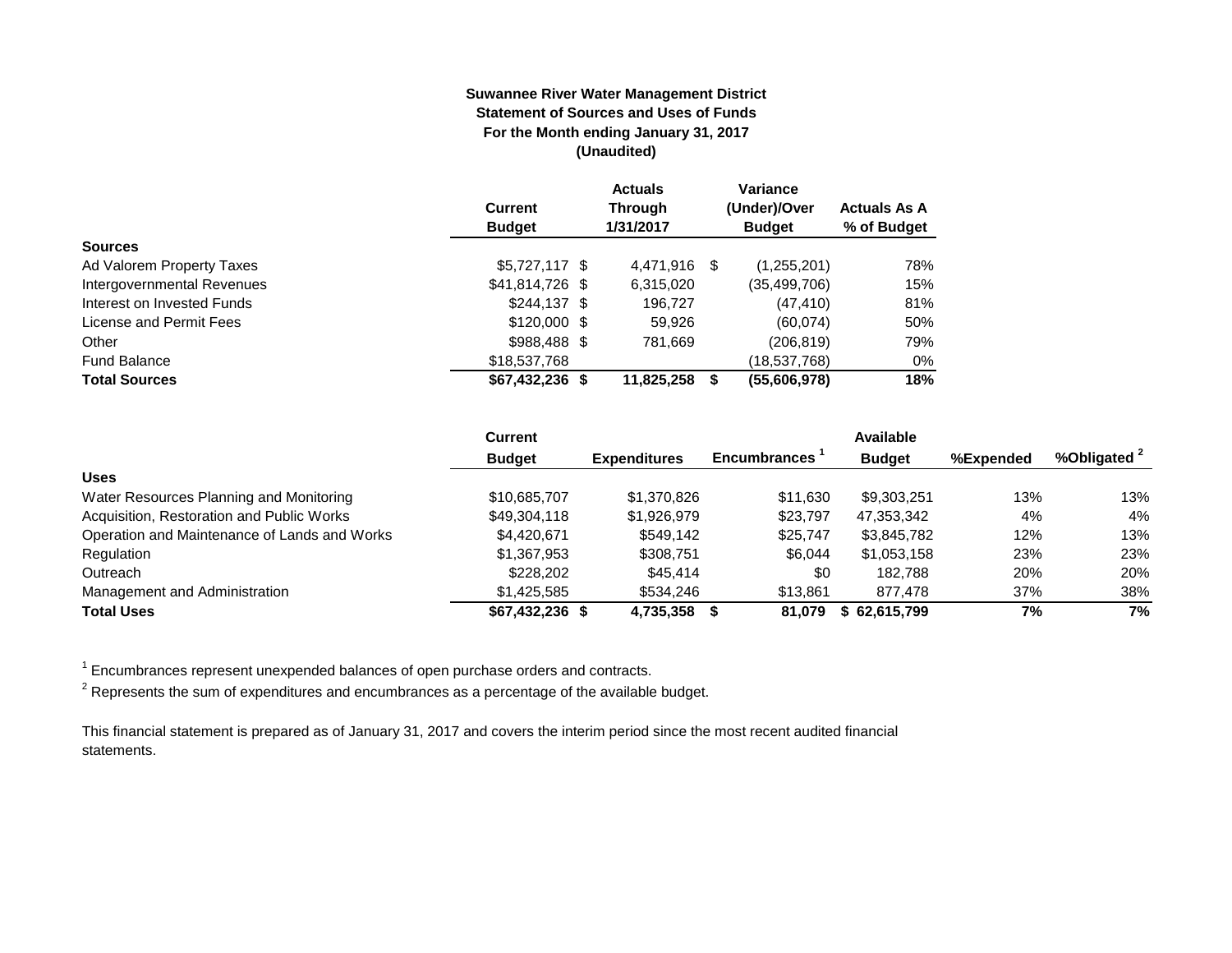|                                                  | $Y-T-D$<br><b>ACTUAL</b> | ENCUM.            | <b>ANNUAL</b><br><b>BUDGET</b> |
|--------------------------------------------------|--------------------------|-------------------|--------------------------------|
| Recap of All Funds<br><b>REVENUES</b>            |                          |                   |                                |
| <b>TOTAL REVENUES</b>                            | 11,437,097.21            | 0.00              | 82,858,077.00                  |
| <b>EXPENDITURES</b>                              |                          |                   |                                |
| <b>TOTAL SALARIES AND BENEFITS</b>               | 1,809,699.03             | 0.00              | 6,047,222.00                   |
| <b>TOTAL CONTRACTUAL SERVICES</b>                | 1,413,789.24             | 6,972,716.44      | 33,963,839.00                  |
| <b>TOTAL OPERATING EXPENSES</b>                  | 285,383.02               | 75,133.95         | 1,370,119.00                   |
| <b>TOTAL CAPITAL OUTLAY</b>                      | 1,402.60                 | 135,784.17        | 308,044.00                     |
| <b>TOTAL FIXED CAPITAL OUTLAY</b>                | 2,908,378.58             | 0.00              | 6,885,918.00                   |
|                                                  |                          |                   |                                |
| <b>TOTAL INTERAGENCY EXPENSES</b>                | 563,566.98               | 18,053,020.91     | 34,282,935.00                  |
| <b>TOTAL EXPENDITURES</b>                        | 6,982,219.45             | 25,236,655.47     | 82,858,077.00                  |
| <b>EXCESS REVENUES OVER (UNDER) EXPENDITURES</b> | 4,454,877.76             | (25, 236, 655.47) | 0.00                           |
|                                                  | <u>Y-T-D</u>             |                   | <b>ANNUAL</b>                  |
| Fund 01: General Fund                            | <b>ACTUAL</b>            | ENCUM.            | <b>BUDGET</b>                  |
| <b>REVENUES</b>                                  |                          |                   |                                |
| <b>TOTAL REVENUES</b>                            | 6,158,445.68             | 0.00              | 9,492,276.00                   |
| <b>EXPENDITURES</b>                              |                          |                   |                                |
| <b>TOTAL SALARIES AND BENEFITS</b>               | 1,577,019.87             | 0.00              | 5,236,014.00                   |
| <b>TOTAL CONTRACTUAL SERVICES</b>                | 219,165.96               | 498,478.00        | 2,210,609.00                   |
| <b>TOTAL OPERATING EXPENSES</b>                  | 143,764.58               | 42,545.88         | 840,463.00                     |
| <b>TOTAL CAPITAL OUTLAY</b>                      | 1,402.60                 | 10,293.83         | 156,290.00                     |
| <b>TOTAL FIXED CAPITAL OUTLAY</b>                | 0.00                     | 0.00              | 0.00                           |
| <b>TOTAL INTERAGENCY EXPENSES</b>                | 172,387.22               | 508,963.72        | 1,048,900.00                   |
| <b>TOTAL EXPENDITURES</b>                        | 2,113,740.23             | 1,060,281.43      | 9,492,276.00                   |
| <b>EXCESS REVENUES OVER (UNDER) EXPENDITURES</b> | 4,044,705.45             | (1,060,281.43)    | 0.00                           |
|                                                  |                          |                   |                                |
|                                                  | <u>Y-T-D</u>             |                   | <b>ANNUAL</b>                  |
| Fund 05: Middle Suwannee                         | <b>ACTUAL</b>            | ENCUM.            | <b>BUDGET</b>                  |
| <b>REVENUES</b>                                  |                          |                   |                                |
| <b>TOTAL REVENUES</b>                            | 834.57                   | 0.00              | 589,083.00                     |
| <b>EXPENDITURES</b>                              |                          |                   |                                |
| <b>TOTAL SALARIES AND BENEFITS</b>               | 0.00                     | 0.00              | 0.00                           |
| <b>TOTAL CONTRACTUAL SERVICES</b>                | 0.00                     | 97,729.30         | 589,083.00                     |
| <b>TOTAL OPERATING EXPENSES</b>                  | 0.00                     | 0.00              | 0.00                           |
| <b>TOTAL CAPITAL OUTLAY</b>                      | 0.00                     | 0.00              | 0.00                           |
| <b>TOTAL FIXED CAPITAL OUTLAY</b>                | 0.00                     | 0.00              | 0.00                           |
| <b>TOTAL INTERAGENCY EXPENSES</b>                | 0.00                     | 0.00              | 0.00                           |
| <b>TOTAL EXPENDITURES</b>                        | 0.00                     | 97,729.30         | 589,083.00                     |
| <b>EXCESS REVENUES OVER (UNDER) EXPENDITURES</b> | 834.57                   | (97, 729.30)      | 0.00                           |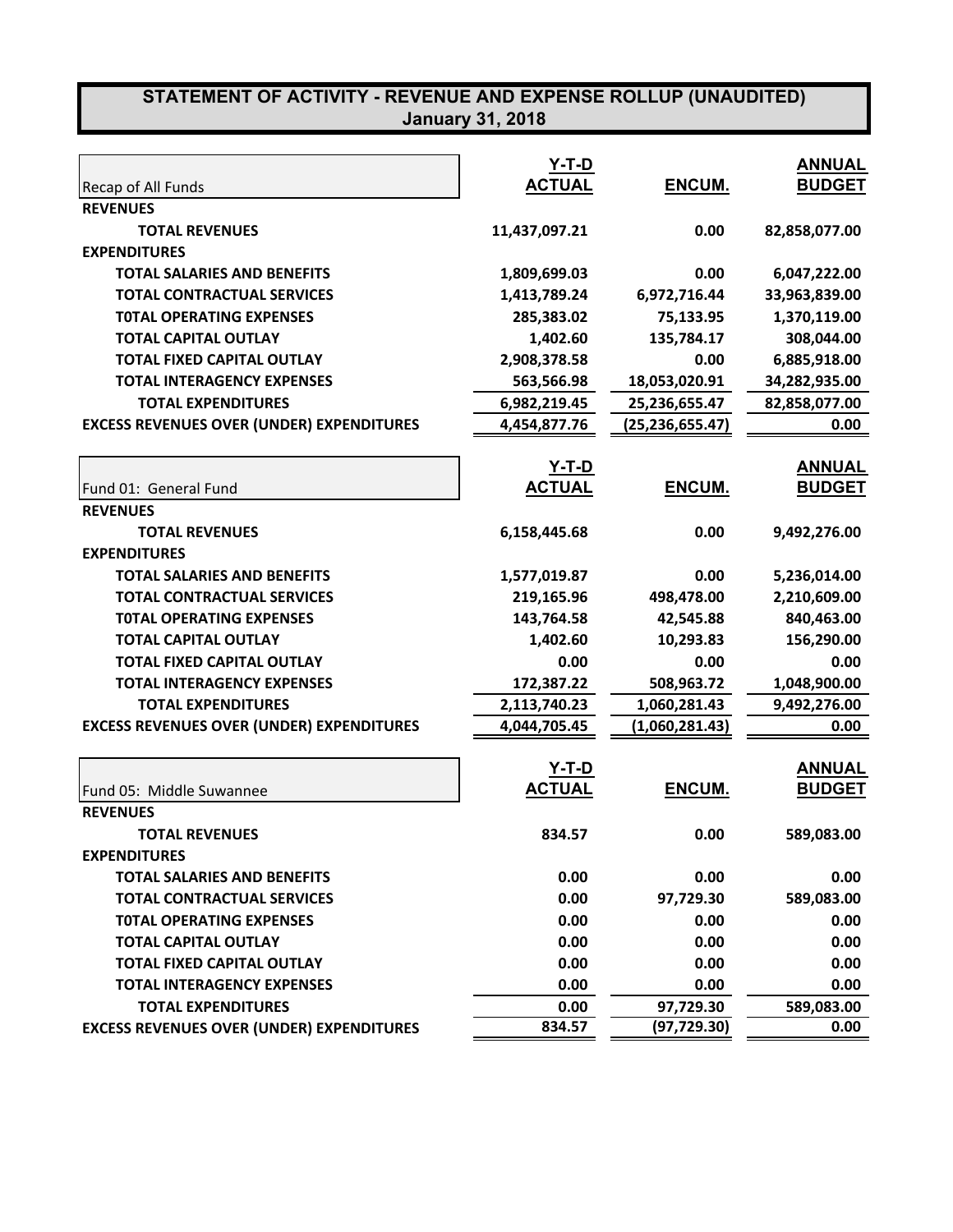| Fund 06: Springs Appropriation                   | Y-T-D<br><b>ACTUAL</b> | ENCUM.          | <b>ANNUAL</b><br><b>BUDGET</b> |
|--------------------------------------------------|------------------------|-----------------|--------------------------------|
|                                                  |                        |                 |                                |
| <b>REVENUES</b>                                  |                        |                 |                                |
| <b>TOTAL REVENUES</b>                            | 2,689,195.61           | 0.00            | 47,232,235.00                  |
| <b>EXPENDITURES</b>                              |                        |                 |                                |
| <b>TOTAL SALARIES AND BENEFITS</b>               | 61.07                  | 0.00            | 0.00                           |
| <b>TOTAL CONTRACTUAL SERVICES</b>                | 363,656.52             | 3,398,187.53    | 15,494,577.00                  |
| <b>TOTAL OPERATING EXPENSES</b>                  | 0.00                   | 0.00            | 0.00                           |
| <b>TOTAL CAPITAL OUTLAY</b>                      | 0.00                   | 0.00            | 0.00                           |
| <b>TOTAL FIXED CAPITAL OUTLAY</b>                | 2,908,378.58           | 0.00            | 5,902,968.00                   |
| <b>TOTAL INTERAGENCY EXPENSES</b>                | 12.760.25              | 13,692,899.75   | 25,834,690.00                  |
| <b>TOTAL EXPENDITURES</b>                        | 3,284,856.42           | 17,091,087.28   | 47,232,235.00                  |
| <b>EXCESS REVENUES OVER (UNDER) EXPENDITURES</b> | (595,660.81)           | (17,091,087.28) | 0.00                           |

*\*Expenditures to be covered by DEP Reimbursement Grant; reimbursement requested*

|                                                  | Y-T-D         |                             | <b>ANNUAL</b> |
|--------------------------------------------------|---------------|-----------------------------|---------------|
| Fund 07: Local Revenue                           | <b>ACTUAL</b> | ENCUM.                      | <b>BUDGET</b> |
| <b>REVENUES</b>                                  |               |                             |               |
| <b>TOTAL REVENUES</b>                            | 105,600.00    | 0.00                        | 105,600.00    |
| <b>EXPENDITURES</b>                              |               |                             |               |
| <b>TOTAL SALARIES AND BENEFITS</b>               | 0.00          | 0.00                        | 0.00          |
| <b>TOTAL CONTRACTUAL SERVICES</b>                | 0.00          | 0.00                        | 0.00          |
| <b>TOTAL OPERATING EXPENSES</b>                  | 0.00          | 0.00                        | 0.00          |
| <b>TOTAL CAPITAL OUTLAY</b>                      | 0.00          | 0.00                        | 0.00          |
| <b>TOTAL FIXED CAPITAL OUTLAY</b>                | 0.00          | 0.00                        | 0.00          |
| <b>TOTAL INTERAGENCY EXPENSES</b>                | 105,600.00    | 79,200.00                   | 105,600.00    |
| <b>TOTAL EXPENDITURES</b>                        | 105,600.00    | 79,200.00                   | 105,600.00    |
| <b>EXCESS REVENUES OVER (UNDER) EXPENDITURES</b> | 0.00          | (79, 200.00)                | 0.00          |
|                                                  |               |                             |               |
|                                                  | <u>Y-T-D</u>  |                             | <b>ANNUAL</b> |
| Fund 08: WMLTF / Springs                         | <b>ACTUAL</b> | ENCUM.                      | <b>BUDGET</b> |
| <b>REVENUES</b>                                  |               |                             |               |
| <b>TOTAL REVENUES</b>                            | 6,714.57      | 0.00                        | 425,000.00    |
|                                                  |               |                             |               |
| <b>EXPENDITURES</b>                              |               |                             |               |
| <b>TOTAL SALARIES AND BENEFITS</b>               | 4,252.29      | 0.00                        | 0.00          |
| <b>TOTAL CONTRACTUAL SERVICES</b>                | 0.00          | (298.50)                    | 275,000.00    |
| <b>TOTAL OPERATING EXPENSES</b>                  | 0.00          | 0.00                        | 0.00          |
| <b>TOTAL CAPITAL OUTLAY</b>                      | 0.00          | 0.00                        | 0.00          |
| <b>TOTAL FIXED CAPITAL OUTLAY</b>                | 0.00          | 0.00                        | 0.00          |
| <b>TOTAL INTERAGENCY EXPENSES</b>                | 1,327.50      | 194,675.68                  | 150,000.00    |
| <b>TOTAL EXPENDITURES</b>                        | 5,579.79      | 194,377.18<br>(194, 377.18) | 425,000.00    |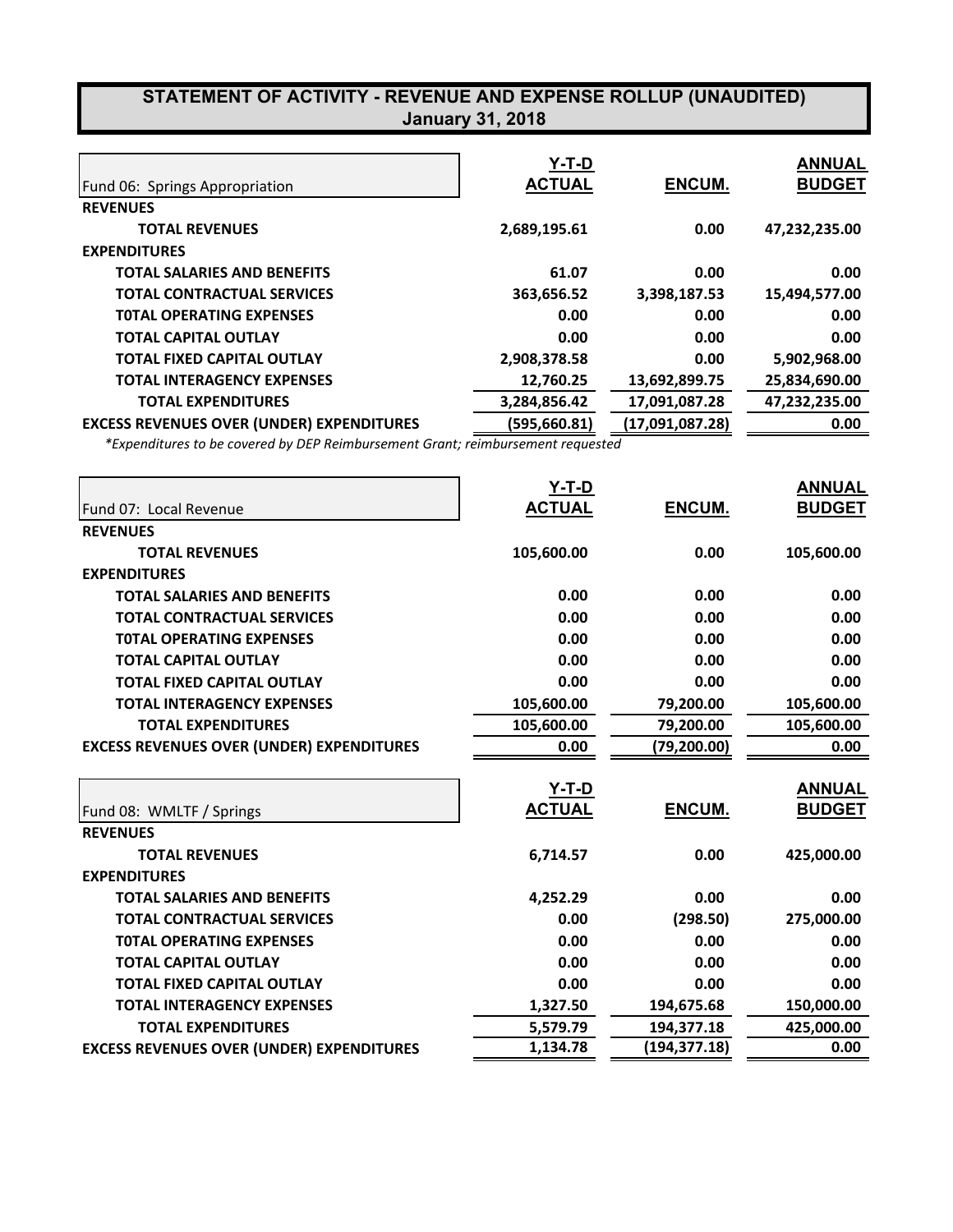| <b>January 31, 2018</b> |  |  |
|-------------------------|--|--|
|                         |  |  |
|                         |  |  |
|                         |  |  |

|                                                  | <u>Y-T-D</u>  |               | <b>ANNUAL</b> |
|--------------------------------------------------|---------------|---------------|---------------|
| Fund 09: Monitor Well Improvements               | <b>ACTUAL</b> | ENCUM.        | <b>BUDGET</b> |
| <b>REVENUES</b>                                  |               |               |               |
| <b>TOTAL REVENUES</b>                            | 0.00          | 0.00          | 530,000.00    |
| <b>EXPENDITURES</b>                              |               |               |               |
| <b>TOTAL SALARIES AND BENEFITS</b>               | 0.00          | 0.00          | 0.00          |
| <b>TOTAL CONTRACTUAL SERVICES</b>                | 73,034.55     | 358,234.46    | 500,000.00    |
| <b>TOTAL OPERATING EXPENSES</b>                  | 0.00          | 0.00          | 30,000.00     |
| <b>TOTAL CAPITAL OUTLAY</b>                      | 0.00          | 0.00          | 0.00          |
| <b>TOTAL FIXED CAPITAL OUTLAY</b>                | 0.00          | 0.00          | 0.00          |
| <b>TOTAL INTERAGENCY EXPENSES</b>                | 0.00          | 0.00          | 0.00          |
| <b>TOTAL EXPENDITURES</b>                        | 73,034.55     | 358,234.46    | 530,000.00    |
| <b>EXCESS REVENUES OVER (UNDER) EXPENDITURES</b> | (73, 034.55)  | (358,234.46)  | 0.00          |
| *Excess to be covered by Committed Fund Balance  |               |               |               |
|                                                  | Y-T-D         |               | <b>ANNUAL</b> |
| Fund 10: Florida Forever & P-2000                | <b>ACTUAL</b> | <b>ENCUM.</b> | <b>BUDGET</b> |
| <b>REVENUES</b>                                  |               |               |               |
| <b>TOTAL REVENUES</b>                            | 52,409.93     | 0.00          | 1,847,500.00  |
| <b>EXPENDITURES</b>                              |               |               |               |
| <b>TOTAL SALARIES AND BENEFITS</b>               | 0.00          | 0.00          | 0.00          |
| <b>TOTAL CONTRACTUAL SERVICES</b>                | 5,256.25      | 2,400.00      | 1,845,000.00  |
| <b>TOTAL OPERATING EXPENSES</b>                  | 0.00          | 0.00          | 2,500.00      |
| <b>TOTAL CAPITAL OUTLAY</b>                      | 0.00          | 0.00          | 0.00          |
| <b>TOTAL FIXED CAPITAL OUTLAY</b>                | 0.00          | 0.00          | 0.00          |
| <b>TOTAL INTERAGENCY EXPENSES</b>                | 0.00          | 0.00          | 0.00          |
| <b>TOTAL EXPENDITURES</b>                        | 5,256.25      | 2,400.00      | 1,847,500.00  |
| <b>EXCESS REVENUES OVER (UNDER) EXPENDITURES</b> | 47,153.68     | (2,400.00)    | 0.00          |
|                                                  | Y-T-D         |               | <b>ANNUAL</b> |
| Fund 12: DOT ETDM                                | <b>ACTUAL</b> | ENCUM.        | <b>BUDGET</b> |
| <b>REVENUES</b>                                  |               |               |               |
| <b>TOTAL REVENUES</b>                            | 217.07        | 0.00          | 10,000.00     |
| <b>EXPENDITURES</b>                              |               |               |               |
| <b>TOTAL SALARIES AND BENEFITS</b>               | 279.02        | 0.00          | 10,000.00     |
| <b>TOTAL CONTRACTUAL SERVICES</b>                | 0.00          | 0.00          | 0.00          |
| <b>TOTAL OPERATING EXPENSES</b>                  | 0.00          | 0.00          | 0.00          |
| <b>TOTAL CAPITAL OUTLAY</b>                      | 0.00          | 0.00          | 0.00          |
| <b>TOTAL FIXED CAPITAL OUTLAY</b>                | 0.00          | 0.00          | 0.00          |
| <b>TOTAL INTERAGENCY EXPENSES</b>                | 0.00          | 0.00          | 0.00          |
| <b>TOTAL EXPENDITURES</b>                        | 279.02        | 0.00          | 10,000.00     |
| <b>EXCESS REVENUES OVER (UNDER) EXPENDITURES</b> | (61.95)       | 0.00          | 0.00          |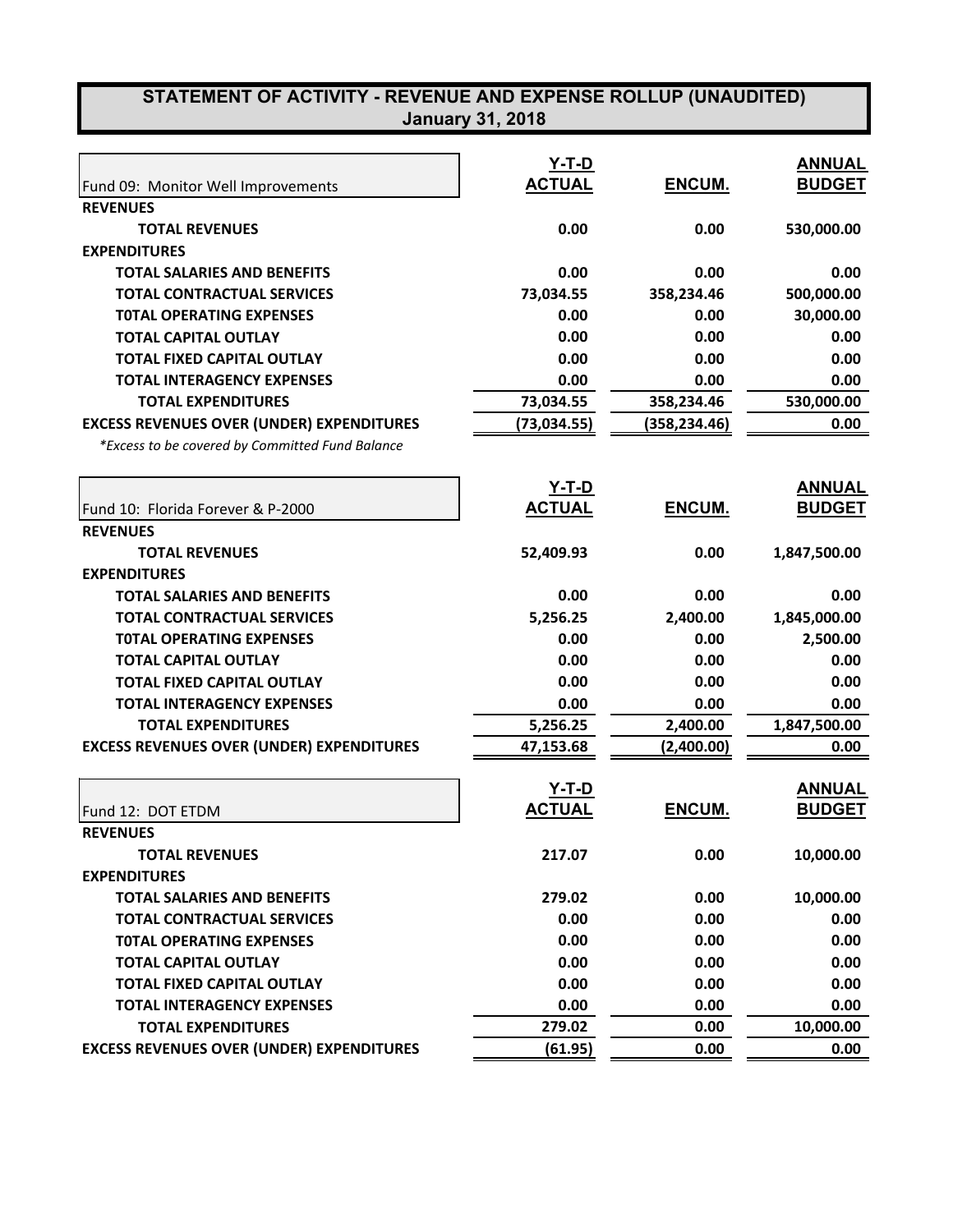|                                                  | <u>Y-T-D</u>  |                | <b>ANNUAL</b> |
|--------------------------------------------------|---------------|----------------|---------------|
| Fund 13: Land Management/Operations              | <b>ACTUAL</b> | ENCUM.         | <b>BUDGET</b> |
| <b>REVENUES</b>                                  |               |                |               |
| <b>TOTAL REVENUES</b>                            | 2,277,020.29  | 0.00           | 5,010,309.00  |
| <b>EXPENDITURES</b>                              |               |                |               |
| <b>TOTAL SALARIES AND BENEFITS</b>               | 223,942.33    | 0.00           | 801,208.00    |
| <b>TOTAL CONTRACTUAL SERVICES</b>                | 326,253.00    | 1,216,615.94   | 2,625,691.00  |
| <b>TOTAL OPERATING EXPENSES</b>                  | 141,618.44    | 32,588.07      | 493,656.00    |
| <b>TOTAL CAPITAL OUTLAY</b>                      | 0.00          | 125,490.34     | 151,754.00    |
| <b>TOTAL FIXED CAPITAL OUTLAY</b>                | 0.00          | 0.00           | 275,000.00    |
| <b>TOTAL INTERAGENCY EXPENSES</b>                | 300.00        | 86.40          | 663,000.00    |
| <b>TOTAL EXPENDITURES</b>                        | 692,113.77    | 1,374,780.75   | 5,010,309.00  |
| <b>EXCESS REVENUES OVER (UNDER) EXPENDITURES</b> | 1,584,906.52  | (1,374,780.75) | 0.00          |
|                                                  |               |                |               |
|                                                  | <u>Y-T-D</u>  |                | <b>ANNUAL</b> |
| Fund 19: DOT Mitigation                          | <b>ACTUAL</b> | ENCUM.         | <b>BUDGET</b> |
| <b>REVENUES</b>                                  |               |                |               |
| <b>TOTAL REVENUES</b>                            | 6,492.10      | 0.00           | 1,150,000.00  |
| <b>EXPENDITURES</b>                              |               |                |               |
| <b>TOTAL SALARIES AND BENEFITS</b>               | 0.00          | 0.00           | 0.00          |
| <b>TOTAL CONTRACTUAL SERVICES</b>                | 7,403.88      | 18,593.22      | 1,150,000.00  |
| <b>TOTAL OPERATING EXPENSES</b>                  | 0.00          | 0.00           | 0.00          |
| <b>TOTAL CAPITAL OUTLAY</b>                      | 0.00          | 0.00           | 0.00          |
| <b>TOTAL FIXED CAPITAL OUTLAY</b>                | 0.00          | 0.00           | 0.00          |
| <b>TOTAL INTERAGENCY EXPENSES</b>                | 0.00          | 0.00           | 0.00          |
| <b>TOTAL EXPENDITURES</b>                        | 7,403.88      | 18,593.22      | 1,150,000.00  |
| <b>EXCESS REVENUES OVER (UNDER) EXPENDITURES</b> | (911.78)      | (18,593.22)    | 0.00          |
|                                                  | Y-T-D         |                | <b>ANNUAL</b> |
| Fund 29: SRP                                     | <b>ACTUAL</b> | ENCUM.         | <b>BUDGET</b> |
| <b>REVENUES</b>                                  |               |                |               |
| <b>TOTAL REVENUES</b>                            | 35,420.71     | 0.00           | 120,500.00    |
| <b>EXPENDITURES</b>                              |               |                |               |
| <b>TOTAL SALARIES AND BENEFITS</b>               | 0.00          | 0.00           | 0.00          |
| <b>TOTAL CONTRACTUAL SERVICES</b>                | 0.00          | 0.00           | 0.00          |
| <b>TOTAL OPERATING EXPENSES</b>                  | 0.00          | 0.00           | 3,500.00      |
| <b>TOTAL CAPITAL OUTLAY</b>                      | 0.00          | 0.00           | 0.00          |
| <b>TOTAL FIXED CAPITAL OUTLAY</b>                | 0.00          | 0.00           | 0.00          |
| <b>TOTAL INTERAGENCY EXPENSES</b>                | 29,250.00     | 87,750.00      | 117,000.00    |
| <b>TOTAL EXPENDITURES</b>                        | 29,250.00     | 87,750.00      | 120,500.00    |
| <b>EXCESS REVENUES OVER (UNDER) EXPENDITURES</b> | 6,170.71      | (87,750.00)    | 0.00          |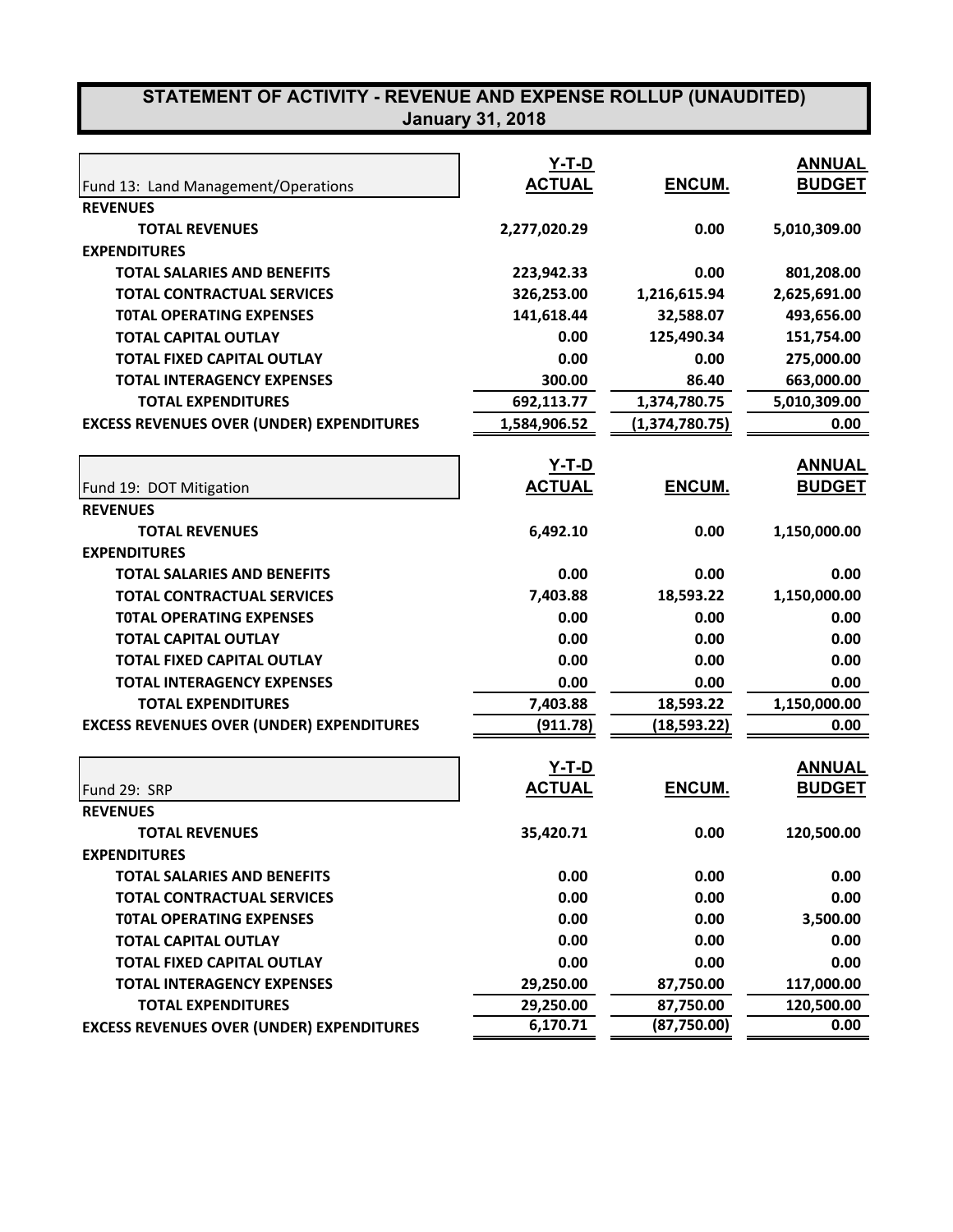| STATEMENT OF ACTIVITY - REVENUE AND EXPENSE ROLLUP (UNAUDITED) | <b>January 31, 2018</b> |               |               |
|----------------------------------------------------------------|-------------------------|---------------|---------------|
|                                                                |                         |               |               |
|                                                                | <u>Y-T-D</u>            |               | <b>ANNUAL</b> |
| Fund 30: Camp Blanding Buffer Lands                            | <b>ACTUAL</b>           | ENCUM.        | <b>BUDGET</b> |
| <b>REVENUES</b>                                                |                         |               |               |
| <b>TOTAL REVENUES</b>                                          | 3,910.64                | 0.00          | 707,950.00    |
| <b>EXPENDITURES</b>                                            |                         |               |               |
| <b>TOTAL SALARIES AND BENEFITS</b>                             | 0.00                    | 0.00          | 0.00          |
| <b>TOTAL CONTRACTUAL SERVICES</b>                              | 0.00                    | 0.00          | 0.00          |
| <b>TOTAL OPERATING EXPENSES</b>                                | 0.00                    | 0.00          | 0.00          |
| <b>TOTAL CAPITAL OUTLAY</b>                                    | 0.00                    | 0.00          | 0.00          |
| <b>TOTAL FIXED CAPITAL OUTLAY</b>                              | 0.00                    | 0.00          | 707,950.00    |
| <b>TOTAL INTERAGENCY EXPENSES</b>                              | 0.00                    | 0.00          | 0.00          |
| <b>TOTAL EXPENDITURES</b>                                      | 0.00                    | 0.00          | 707,950.00    |
| <b>EXCESS REVENUES OVER (UNDER) EXPENDITURES</b>               | 3,910.64                | 0.00          | 0.00          |
|                                                                | $Y-T-D$                 |               | <b>ANNUAL</b> |
| Fund 33: PCS Mitigation                                        | <b>ACTUAL</b>           | ENCUM.        | <b>BUDGET</b> |
| <b>REVENUES</b>                                                |                         |               |               |
| <b>TOTAL REVENUES</b>                                          | 615.08                  | 0.00          | 0.00          |
| <b>EXPENDITURES</b>                                            |                         |               |               |
| <b>TOTAL SALARIES AND BENEFITS</b>                             | 0.00                    | 0.00          | 0.00          |
| <b>TOTAL CONTRACTUAL SERVICES</b>                              | 0.00                    | 0.00          | 0.00          |
| <b>TOTAL OPERATING EXPENSES</b>                                | 0.00                    | 0.00          | 0.00          |
| <b>TOTAL CAPITAL OUTLAY</b>                                    | 0.00                    | 0.00          | 0.00          |
| <b>TOTAL FIXED CAPITAL OUTLAY</b>                              | 0.00                    | 0.00          | 0.00          |
| <b>TOTAL INTERAGENCY EXPENSES</b>                              | 0.00                    | 0.00          | 0.00          |
| <b>TOTAL EXPENDITURES</b>                                      | 0.00                    | 0.00          | 0.00          |
| <b>EXCESS REVENUES OVER (UNDER) EXPENDITURES</b>               | 615.08                  | 0.00          | 0.00          |
|                                                                | Y-T-D                   |               | <b>ANNUAL</b> |
| Fund 51: District Ag Cost Share                                | <b>ACTUAL</b>           | ENCUM.        | <u>BUDGET</u> |
| <b>REVENUES</b>                                                |                         |               |               |
| <b>TOTAL REVENUES</b>                                          | 0.00                    | 0.00          | 5,388,579.00  |
| <b>EXPENDITURES</b>                                            |                         |               |               |
| <b>TOTAL SALARIES AND BENEFITS</b>                             | 0.00                    | 0.00          | 0.00          |
| <b>TOTAL CONTRACTUAL SERVICES</b>                              | 283,103.50              | 658,449.24    | 5,360,579.00  |
| <b>TOTAL OPERATING EXPENSES</b>                                | 0.00                    | 0.00          | 0.00          |
| <b>TOTAL CAPITAL OUTLAY</b>                                    | 0.00                    | 0.00          | 0.00          |
| <b>TOTAL FIXED CAPITAL OUTLAY</b>                              | 0.00                    | 0.00          | 0.00          |
| <b>TOTAL INTERAGENCY EXPENSES</b>                              | 0.00                    | 0.00          | 28,000.00     |
| <b>TOTAL EXPENDITURES</b>                                      | 283,103.50              | 658,449.24    | 5,388,579.00  |
| <b>EXCESS REVENUES OVER (UNDER) EXPENDITURES</b>               | (283, 103.50)           | (658, 449.24) | 0.00          |

 *\*Excess to be covered by Committed Fund Balance*